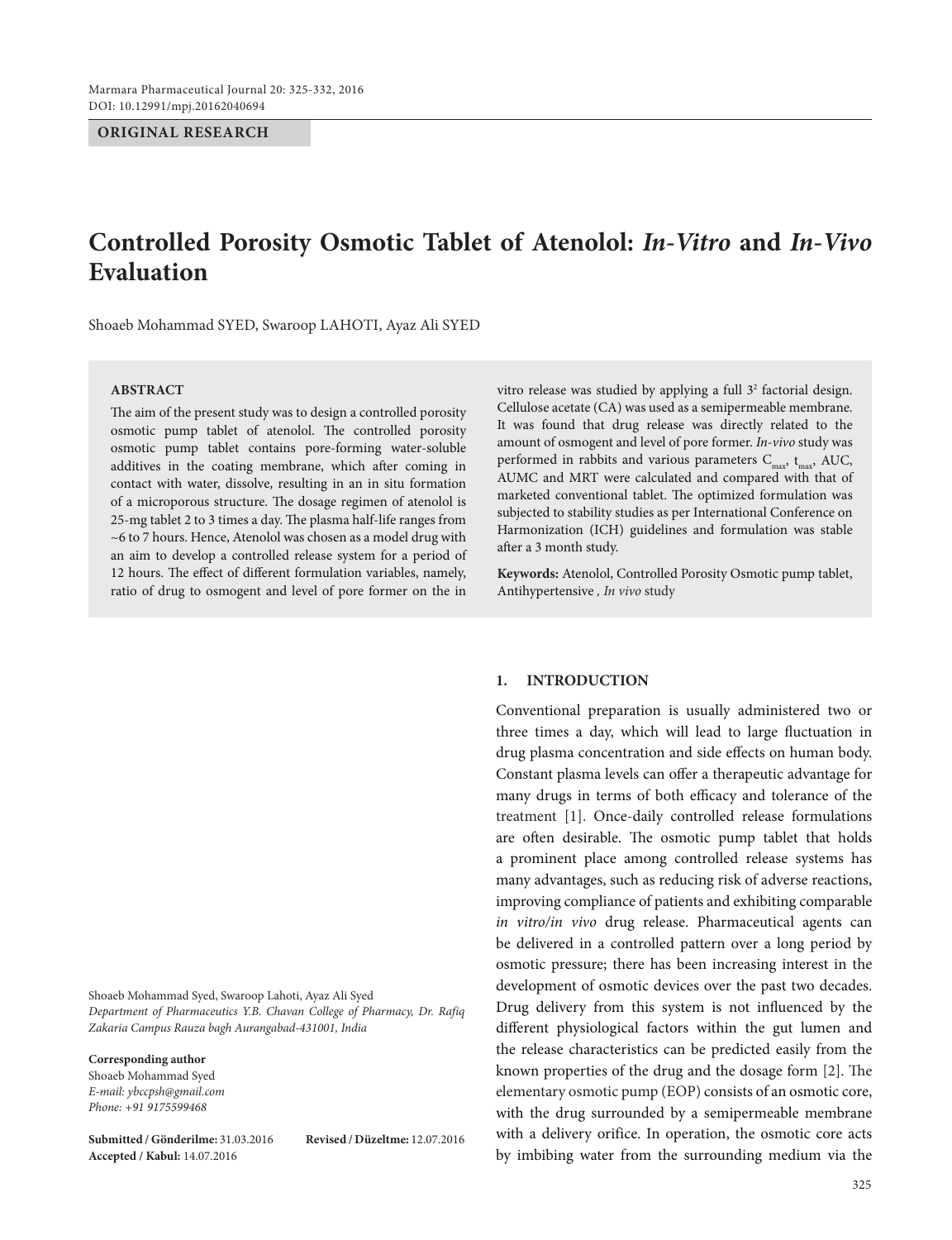semipermeable membrane. Subsequently, drug solution is generated within the device and delivered out of the device via the orifice [3]. Various attempts to increase the permeability of the semipermeable coating have been reported, such as incorporating water soluble pore-forming additives in the coating. The release rate from these types of systems is dependent on the coating thickness, level of leachable components in the coating, solubility of the drug in the tablet core, and osmotic pressure difference across the membrane but is independent of the pH and agitation of the release media. It was observed that predominantly the drug was released through the pores at a constant rate. It was also observed that most of the core content released through pores at a constant rate, where the mechanism was primarily governed by osmosis with simple diffusion playing a minor role [4-6].

Atenolol, also known as 4-[2-hydroxy-3-[(1-methylethyl) amino]propoxy]benzeneacetamide is a β-blocking agent, could effectively reduce systolic and diastolic blood pressures, and it is widely used alone or in combination to treat hypertension in a dose of 25-mg twice a day. Atenolol is commercially available as conventional tablet. The tablet is usually administered 25 mg two or three times a day, which would lead to large fluctuation in drug plasma concentration and side effect on human body. Controlled release systems are desirable to solve these problems. Among these, osmotic pump tablet offers several advantages, such as reducing risk of adverse reactions, improving compliance of patients and exhibiting comparable *in vitro/ in vivo* drug release The objective of the present study was to develop controlled porosity osmotic pump (CPOP) tablets of atenolol. Lactose:Fructose mixture was used as the osmogent. The tablets were coated with cellulose acetate as the semipermeable membrane containing sorbitol as a pore forming or channeling agent. The formulations were optimized by applying a full 32 factorial design and evaluated for *in-vitro* and *in-vivo* performance.

## **2. MATERIALS AND METHODS**

## **2.1. Materials**

Atenolol was obtained as a gift sample (Wockhardt Limited, Aurangabad), Fructose and Lactose as osmotic agent (Research fine lab, Mumbai) and microcrystalline cellulose as diluent. Cellulose acetate was employed as a semipermeable membrane (Shreya Life Sciences, Aurangabad), PEG 400 was used as a plasticizer (Thermofisher Scientific Ind Pvt. Ltd, Mumbai), Sorbitol as a pore former (Research fine lab, Mumbai). The atenolol conventional tablet of 50 mg strength (Zydus Cadila Ahmadabad) was used as the reference for comparison. Other chemicals used were of analytical grade.

#### **2.2. Analytical method for estimation of Atenolol**

Analysis of atenolol was done by UV–Spectrophotometric method at λmax 226.6 nm.

## **2.3. Preparation of core tablet**

Tablets were prepared by wet granulation method; the granules were prepared by non-aqueous granulation technique compression was performed 8 mm punch using karnavti multi station tablet compression machine as per the composition in table-3.

## **2.4. Coating of core tablets**

The core tablets were coated by using the coating composition as per the formula given in the Table-1, using automated Pharma R & D coater (Instacoat) with rotation speed of 16 to 18 rpm. The spray rate and atomizing air pressure were 2 to 4mL/min and 1 kg/cm<sup>2</sup>, respectively. Inlet and outlet air temperatures were  $50^{\circ}$ C and  $40^{\circ}$ C, respectively. Coated tablets were dried at 50°C and weight gain was kept constant i.e.  $3\%$  w/w.

#### **Table 1.** Coating composition

| Ingredients       | Quantity     |
|-------------------|--------------|
| Cellulose acetate | $4\%$ w/v    |
| <b>PEG 400</b>    | $12.5\%$ w/w |
| Sorbitol          | $22\%$ w/w   |
| Acetone: IPA      | 90:10        |

## **2.5. Drug content uniformity: (IP 2007)**

Ten tablets were weighed and average weight was calculated. All tablets were crushed and powder equivalent to 0.1 g drug and dissolved in 250 ml volumetric flask using 150 ml of methanol the resulting suspension was heated to  $60^{\circ}$ C and shaken for 15 min cool, and dilute to 250 ml with methanol. Filter through a sintered glass funnel and dilute a suitable volume of filterate with sufficient methanol to produce a solution containing 0.01 % w/v of atenolol. Absorbance of solution was measured at the maximum at 275 nm.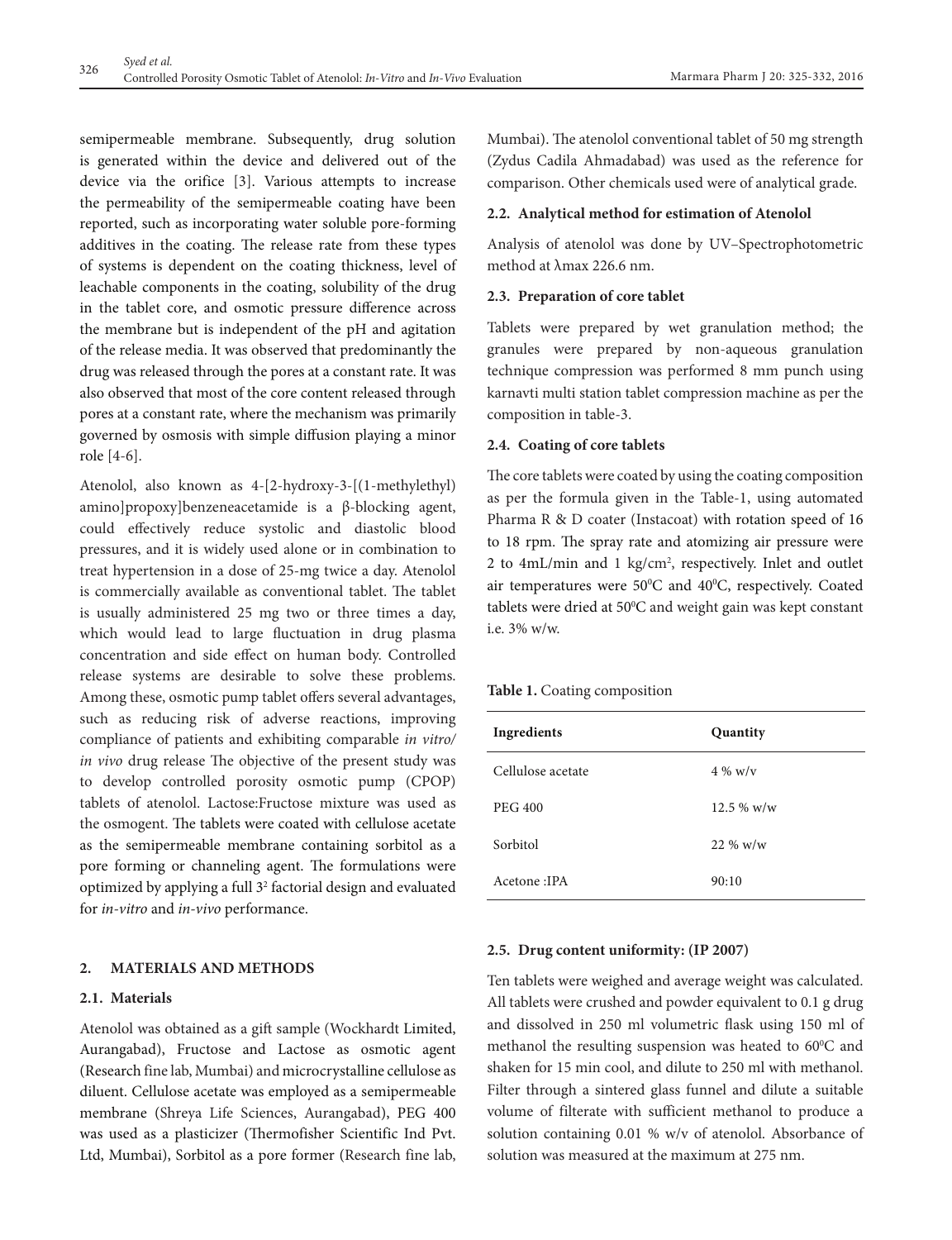## **2.6. Experimental design**

Based on the primary batches factorial design was applied by varying the concentrtation of osmotic agent and pore former and its effects on drug release was studied. Osmotic agent was selected as one of the factor and pore former as other.

D-Optimal design was applied using the software Design-Expert software (Version: 8.0.7.1). Two Factors (Independent variables) were the concentration of osmotic agent (Latose:Fructose) and pore former(Sorbitol). 32 factorial design was applied and 9 different formulations were prepared and evaluated (Table- 2 and 3).

## **Table 3.** Formula for CPOP Tablet of Atenolol

#### **Table 2.** Factorial Design

| Level                              | $-1$ | $\theta$ | $+1$ |
|------------------------------------|------|----------|------|
| Pore former<br>(Sorbitol)          | 18 % | 22 %     | 26 % |
| Osmotic agent<br>(Latose:Fructose) | 40 % | 50 %     | 60 % |

| Ingredients (mg)           | $\rm F$ 1 | $\rm F$ 2 | F 3     | $\rm{F}$ 4 | $\rm F$ 5 | $\rm F$ 6 | $\rm F$ 7               | $\rm{F}$ 8 | $\rm F$ 9 |
|----------------------------|-----------|-----------|---------|------------|-----------|-----------|-------------------------|------------|-----------|
| Atenolol                   | 50        | 50        | $50\,$  | 50         | 50        | 50        | 50                      | 50         | 50        |
| Lactose                    | 50        | 62.5      | $75\,$  | 50         | 62.5      | $75\,$    | $50\,$                  | 62.5       | 75        |
| Fructose                   | 50        | 62.5      | $75\,$  | 50         | 62.5      | $75\,$    | 50                      | 62.5       | $75\,$    |
| Microcrystalline cellulose | 80        | 55        | 30      | 80         | 55        | 30        | $80\,$                  | 55         | 30        |
| <b>PVP K-30</b>            | 15        | 15        | 15      | $15\,$     | 15        | 15        | 15                      | 15         | 15        |
| IPA                        | q.s       | $\rm q.s$ | q.s     | q.s        | $\rm q.s$ | q.s       | $\mathbf{q}.\mathbf{s}$ | $\rm q.s$  | $\rm q.s$ |
| Mag.Stearate               | $2.5\,$   | $2.5\,$   | 2.5     | $2.5\,$    | $2.5\,$   | 2.5       | $2.5\,$                 | 2.5        | $2.5\,$   |
| Talc                       | $2.5\,$   | 2.5       | 2.5     | $2.5\,$    | 2.5       | 2.5       | $2.5\,$                 | 2.5        | 2.5       |
| Coating wt. gain (%)       | $3\%$     | 3 %       | $3\ \%$ | $3\%$      | $3\ \%$   | $3\%$     | 3 %                     | $3\ \%$    | 3 %       |
| Sorbitol<br>(pore former)  | 18 %      | 18 %      | 18 %    | 22 %       | 22 %      | 22 %      | 26 %                    | 26 %       | 26 %      |

Concentration of osmotic agent i. e 40 % is with respect to weight of tablet i. e 250 mg

#### **2.7. Evaluation parameters**

The tablets were evaluated for appearance, shape, uniformity of thickness, diameter, hardness: friability weigh and drug content uniformity.

## **2.8. Dissolution Studies**

The release rate of atenolol from CPOP (n=3) was determined

from all batches. Batches were evaluated by studying the release study for first 2 hr in 900 ml 0.1 N HCl as dissolution medium, then remaining 10 hrs in 900 ml dissolution medium of phosphate buffer pH 6.8 using USP type II (Paddle) dissolution apparatus (Electrolab TDT) with 50 rpm at  $37^{\circ}$ C  $\pm$  0.5°C. The samples (5 ml) were withdrawn every hour for 12 hrs. The withdrawn samples were replaced with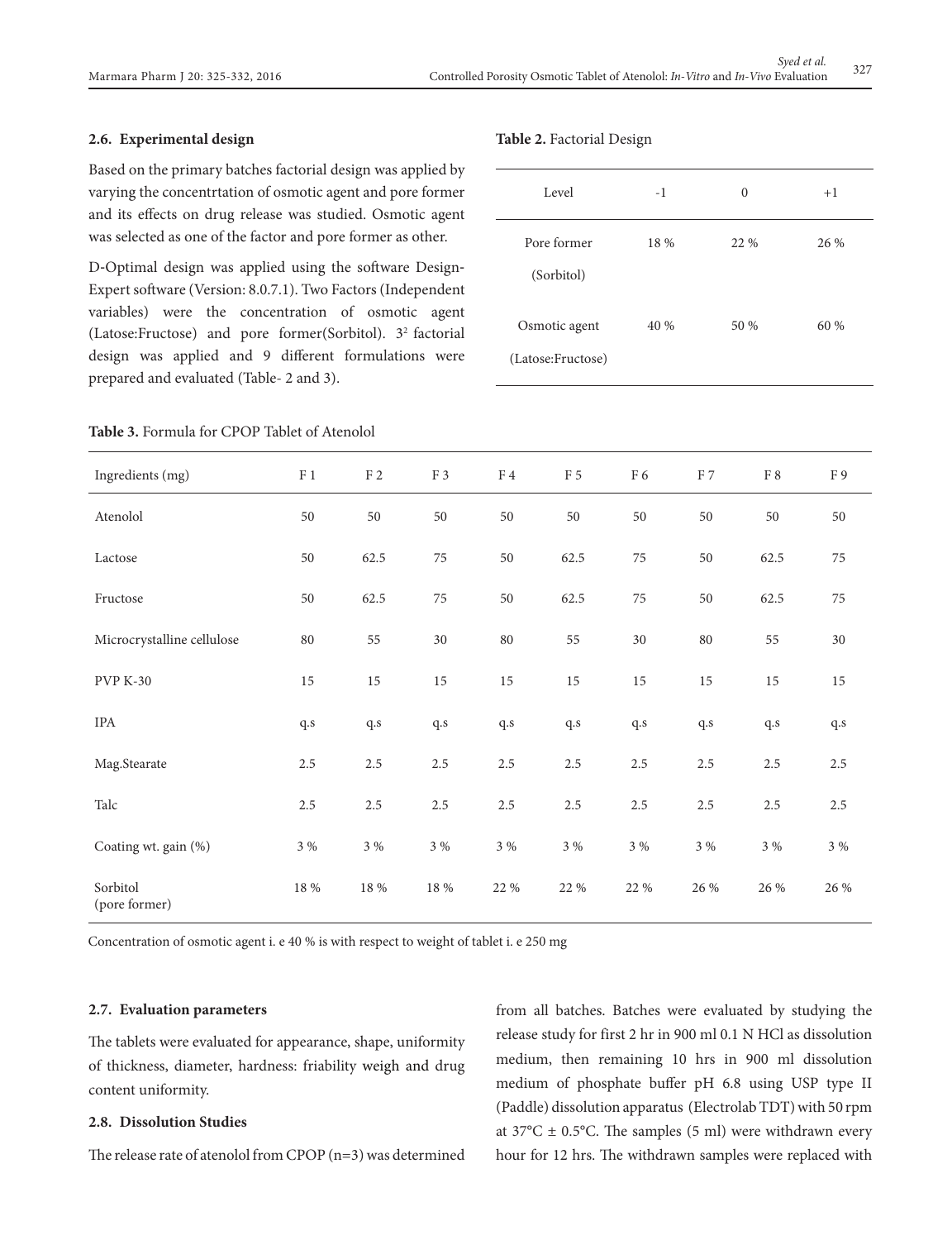fresh dissolution medium. The samples were filtered through whatman filter paper and analyzed spectrophotometrically (Shimadzu UV-1800, Japan) at 226.6 nm.

# **2.9. Scanning Electron Microscopy (SEM):**

Coating membrane of formulation obtained before and after complete *in-vitro* dissolution of core contents were examined for their porous morphology by scanning electron microscope (SEM). Before dissolution, the tablets were cut with a sharp blade and coating membrane was taken out. This membrane was cleaned with dried cloth to remove any adherent particles and was used for SEM. Similarly, coating membrane was taken out from the tablets after 12 hr of dissolution study and was used for SEM. The coating membrane was carefully washed 3-4 times with water to remove any adherent solid particles. Coating membranes were dried at 45°C for 12 hours and stored between sheets of wax paper in a dessicator until examination.

The small pieces of coating membranes were placed on a spherical brass stub (12 mm diameter) with a double backed adhesive tape in such a way that the outer portion of coating membrane comes in front of electronic beam and was examined under scanning electron microscope.

# **2.10. Accelarated Stability Studies**

 On the basis of *In vitro* evaluation of all the primary batches for the various parameters, the batch F 5 formulations were packed in strips of 0.04 mm thick aluminum foil laminated with polyvinyl chloride (PVC) and stored in ICH certified stability chambers for the accelerated stability studies. The stability of the tablets was studied for the duration of 90 days at temperature  $40^{\circ}\text{C} \pm 2^{\circ}\text{C}$  and 75%  $\pm$  5% relative humidity.

# **2.11. In-vivo Study: (Pharmacokinetic study)**

Protocol for animal study was approved by Institutional Animal Ethical Committee of YB Chavan College of Pharmacy Aurangabad with approval no. (CPCSEA/IAEC/ P'ceutics-15/2011-12/52).

*In-vivo* study was performed to estimate various pharmacokinetic parameters and comparison was made between conventional conventional marketed tablet and formulated CPOP tablet of atenolol in rabbit plasma using UV Spectroscopic method**.** 

# **2.12. Animals**

The study was carried out using adult male Albino rabbits (weight 1.5-2 kg) in two groups of three animals each  $(n=3)$ . The animals were housed under standard condition with a 12 hr light/dark cycle with free access of water before study.

## **2.13. Recovery study**

Atenolol stock solution (100µg/ml) was prepared in pH 6.8 phosphate buffer .Then working solutions were prepared by diluting the stock solution in pH 6.8 phosphate buffer.100 µl of these serial dilutions were transferred into 1.5 ml Eppendrof tubes and the solvent were evaporated to dryness. The resulted samples were then used to spike blank rabbit plasma (100 µl) and the procedure done as described in 7.5. Calibration curve at 2.5, 5 and 10 µg/ml atenolol in rat plasma was generated having regression coefficient 0.998.

## **2.14. Administration of tablets and collection of plasma**

The rabbits were fasted with water access for 12 hr prior to initiation of study. Group–I was administered with 50 mg conventional marketed tablet of atenolol (ATEN-50) using applicator along with 5 ml of water. Group-II was administered with formulated CPOP 50 mg tablet of atenolol (F 5 formulation) in the similar manner. The blood samples were withdrawn from marginal ear vein of rabbit through a syringe with 24 gauge needle just before and at 1, 2, 4, 6, 8, 10 and 12 hr after dosing. Each time 1 ml of blood was withdrawn.

## **2.15. Sample extraction and analytical procedure**

 After collection the samples were subjected to centrifugation in micro centrifuge at 4000 rpm for 8 min to separate plasma, form this separated plasma 500 µl was taken and alkalify with 100 µl of 0.1N NaOH and vortex vigorously for 3 min using vortex mixture. Ethyl acetate (1 ml) was then added to the mixture and vortex again for 5 min to extract atenolol. The samples were centrifuged at 4000 rpm for 8 min to separate the organic layer. The organic layer was collected and evaporated to dryness at room temperature. The residue was reconstituted in 5 ml of pH 6.8 phosphate buffer, vortex-mixed for 1 min and analyzed at 226.6 nm using UV Spectrophotometer. Plasma atenolol concentrations were determined by ultraviolet spectroscopy (UV-1800 SHIMADZU UV SPECROPHOTOMETER). The detection wavelength was 226.6 nm and the solvent was pH 6.8 phosphate buffer.

# **2.16. Estimation of Parameters**

The parameters like  $C_{\text{max}}$ ,  $t_{\text{max}}$ , AUC, AUMC and mean residence time (MRT) were calculated by using MathCAD.

# **3. RESULTS AND DISCUSSION**

The core tablet formulations were evaluated for various parameters and the results revealed as per table– 4.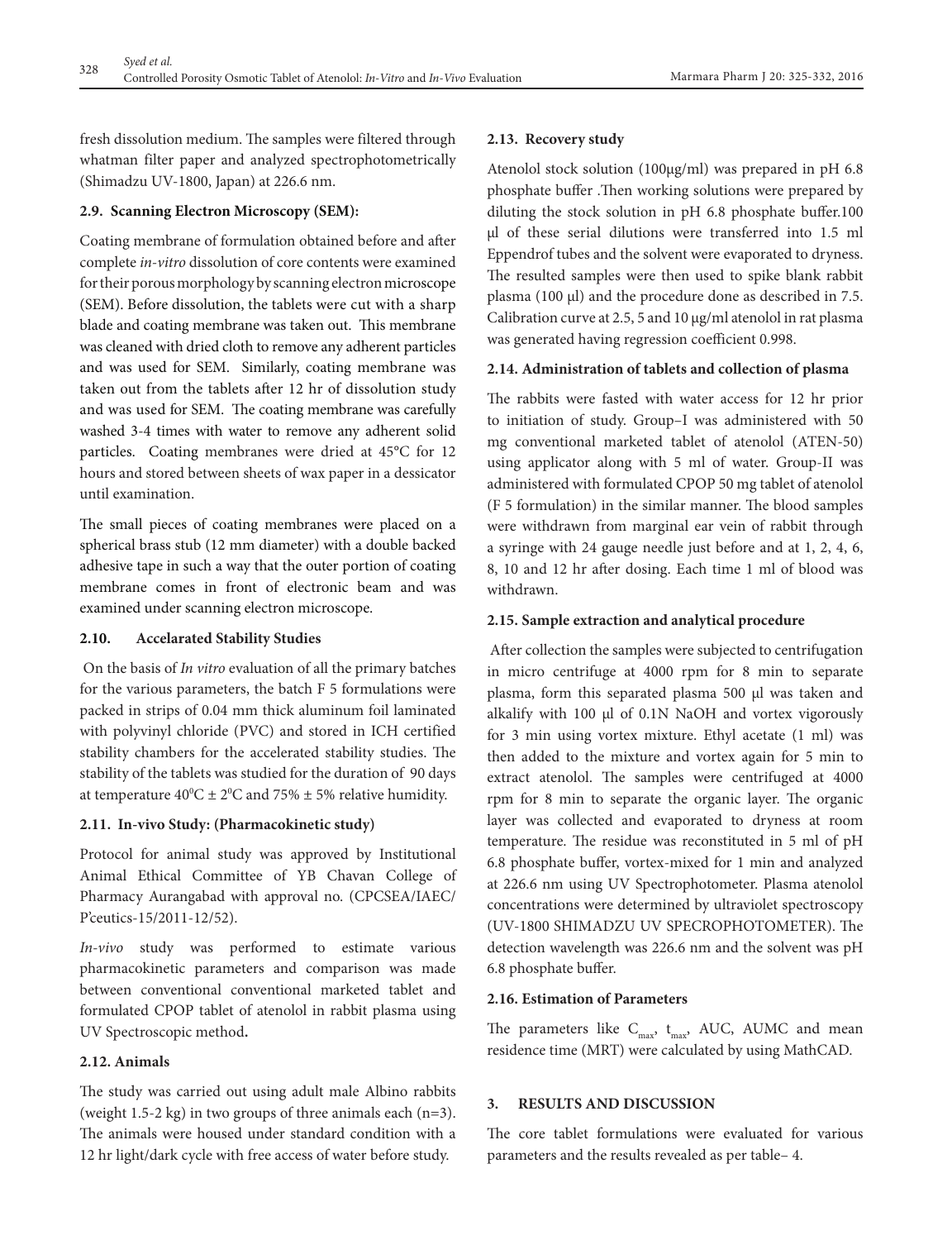| <b>Batch</b><br>Code | Thickness, Diameter                            | Friability $(\%)$ | <b>Hardness</b><br>(Kg/cm <sup>2</sup> ) | Uniformity of<br>weight $(mg)$ | Drug content<br>(%) |
|----------------------|------------------------------------------------|-------------------|------------------------------------------|--------------------------------|---------------------|
| F <sub>1</sub>       | $4.48\pm0.01$ mm thickness, 8.5 mm diameter    | $0.43 \pm 0.03$   | $4.2 \pm 0.57$                           | $245 \pm 2.09$                 | $99.01 \pm 1.10$    |
| F <sub>2</sub>       | $4.51 \pm 0.04$ mm thickness, 8.5 mm diameter, | $0.55 \pm 0.02$   | $5.1 \pm 0.76$                           | $248 \pm 1.48$                 | $101.25 \pm 1.12$   |
| F <sub>3</sub>       | $4.48 \pm 0.03$ mm thickness, 8.5 mm diameter  | $0.27 \pm 0.01$   | $4.6 \pm 0.88$                           | $253 \pm 2.47$                 | $101.91 \pm 0.64$   |
| F4                   | $4.47 \pm 0.05$ mm thickness, 8.5 mm diameter, | $0.74 \pm 0.04$   | $4.9 \pm 0.54$                           | $251 \pm 1.98$                 | $103.23 \pm 1.08$   |
| F <sub>5</sub>       | $4.47 \pm 0.08$ mm thickness, 8.5 mm diameter  | $0.65 \pm 0.02$   | $4.8 \pm 0.58$                           | $247 \pm 2.86$                 | $99.45 \pm 0.19$    |
| F <sub>6</sub>       | $4.51 \pm 0.04$ mm thickness, 8.5 mm diameter, | $0.43 \pm 0.03$   | $5.1 \pm 0.76$                           | $248 \pm 1.48$                 | $99.39 \pm 1.10$    |
| F <sub>7</sub>       | $4.48 \pm 0.03$ mm thickness, 8.5 mm diameter  | $0.27 \pm 0.01$   | $4.9 \pm 0.54$                           | $251 \pm 1.98$                 | $99.69 \pm 0.52$    |
| F8                   | $4.48\pm0.01$ mm thickness, 8.5 mm diameter    | $0.43 \pm 0.03$   | $4.6 \pm 0.88$                           | $253 \pm 2.47$                 | $101.91 \pm 0.64$   |
| F9                   | $4.50 \pm 0.02$ mm thickness, 8.5 mm diameter  | $0.13 \pm 0.50$   | $5.3 \pm 0.43$                           | $258 \pm 2.06$                 | $102.78 \pm 1.54$   |

# **Table 4.** Results of evaluation parameters

\*All values are means  $\pm$  SD, n=3;

**Table 5.** Drug release profiles of F 1 to F 9

| Time (Hr)      | F <sub>1</sub> | $\rm F$ 2  | F <sub>3</sub> | F <sub>4</sub> | F <sub>5</sub> | F <sub>6</sub> | F <sub>7</sub> | F8         | F9         |
|----------------|----------------|------------|----------------|----------------|----------------|----------------|----------------|------------|------------|
| $\mathbf{1}$   | 9.877          | 10.996     | 11.443         | 10.772         | 13.457         | 13.849         | 11.611         | 11.947     | 15.863     |
|                | ± 0.72         | $\pm 0.47$ | $\pm 0.49$     | $\pm 0.62$     | $\pm 0.66$     | $\pm 0.72$     | $\pm 0.55$     | $\pm 0.70$ | $\pm 0.85$ |
| $\overline{c}$ | 15.806         | 17.715     | 17.158         | 17.546         | 20.190         | 20.248         | 16.375         | 16.377     | 23.337     |
|                | $\pm 1.11$     | $\pm 1.02$ | $\pm 0.89$     | $\pm 0.70$     | $\pm 0.80$     | $\pm 0.85$     | $\pm 0.72$     | $\pm 0.50$ | $\pm 1.5$  |
| 3              | 22.216         | 21.282     | 23.799         | 21.000         | 27.351         | 27.969         | 22.508         | 25.979     | 32.306     |
|                | $\pm 0.56$     | $\pm 0.70$ | $\pm 0.99$     | $\pm 1.10$     | $\pm 0.66$     | $\pm 0.48$     | $\pm 0.60$     | $\pm 0.68$ | $\pm 0.52$ |
| $\overline{4}$ | 29.780         | 30.127     | 30.196         | 29.788         | 37.685         | 38.698         | 29.850         | 32.053     | 39.925     |
|                | $\pm 0.72$     | $\pm 0.90$ | $\pm 0.84$     | $\pm 0.92$     | $\pm 0.45$     | $\pm 0.90$     | ±0.83          | $\pm 0.35$ | $\pm 0.90$ |
| 5              | 37.273         | 37.398     | 37.132         | 37.001         | 40.522         | 41.317         | 37.959         | 37.992     | 42.383     |
|                | $\pm 0.85$     | $\pm 0.87$ | $\pm 0.30$     | $\pm 0.80$     | $\pm 0.21$     | $\pm 0.38$     | $\pm 0.43$     | $\pm 0.34$ | $\pm 0.42$ |
| 6              | 42.401         | 42.863     | 43.043         | 42.519         | 46.619         | 47.530         | 43.035         | 49.167     | 53.693     |
|                | $\pm 0.95$     | $\pm 0.90$ | $\pm 0.55$     | $\pm 0.85$     | $\pm 0.36$     | $\pm 0.51$     | $\pm 0.80$     | $\pm 0.54$ | $\pm 0.85$ |
| 7              | 50.354         | 50.594     | 50.831         | 50.361         | 50.510         | 51.202         | 50.823         | 53.240     | 61.427     |
|                | $\pm 0.66$     | $\pm 0.30$ | $\pm 0.60$     | $\pm 0.52$     | $\pm 0.72$     | $\pm 0.47$     | $\pm 0.66$     | $\pm 0.87$ | $\pm 1.08$ |
| 8              | 62.266         | 62.396     | 62.522         | 62.105         | 61.863         | 62.055         | 62.458         | 62.147     | 66.070     |
|                | $\pm 1.45$     | $\pm 1.02$ | $\pm 0.99$     | $\pm 0.79$     | $\pm 0.95$     | $\pm 1.48$     | $\pm 0.51$     | ±0.55      | $\pm 0.65$ |
| 9              | 66.299         | 66.541     | 66.388         | 66.193         | 64.437         | 69.610         | 66.659         | 64.611     | 69.394     |
|                | $\pm 0.45$     | $\pm 0.79$ | $\pm 0.55$     | $\pm 0.98$     | $\pm 0.60$     | $\pm 1.67$     | $\pm 0.93$     | $\pm 0.48$ | $\pm 0.56$ |
| 10             | 69.344         | 69.979     | 70.553         | 69.685         | 69.542         | 74.631         | 69.931         | 69.661     | 79.617     |
|                | $\pm 0.65$     | ±1.20      | $\pm 0.40$     | $\pm 0.45$     | $\pm 0.21$     | $\pm 1.73$     | $\pm 0.50$     | $\pm 0.62$ | ±1.10      |
| 11             | 73.412         | 74.274     | 75.410         | 74.146         | 78.254         | 83.371         | 74.281         | 78.374     | 89.950     |
|                | $\pm 0.79$     | $\pm 0.94$ | $\pm 0.70$     | $\pm 0.85$     | $\pm 0.89$     | $\pm 1.50$     | $\pm 0.95$     | ±120       | $\pm 0.65$ |
| 12             | 77.388         | 78.926     | 82.027         | 78.350         | 87.851         | 90.367         | 78.598         | 88.084     | 95.694     |
|                | $\pm 0.52$     | $\pm 1.28$ | $\pm 0.30$     | $\pm 0.73$     | $\pm 0.33$     | $\pm 1.48$     | $\pm 1.04$     | $\pm 0.52$ | $\pm 1.14$ |

\*All values are means  $\pm$  SD, n=3;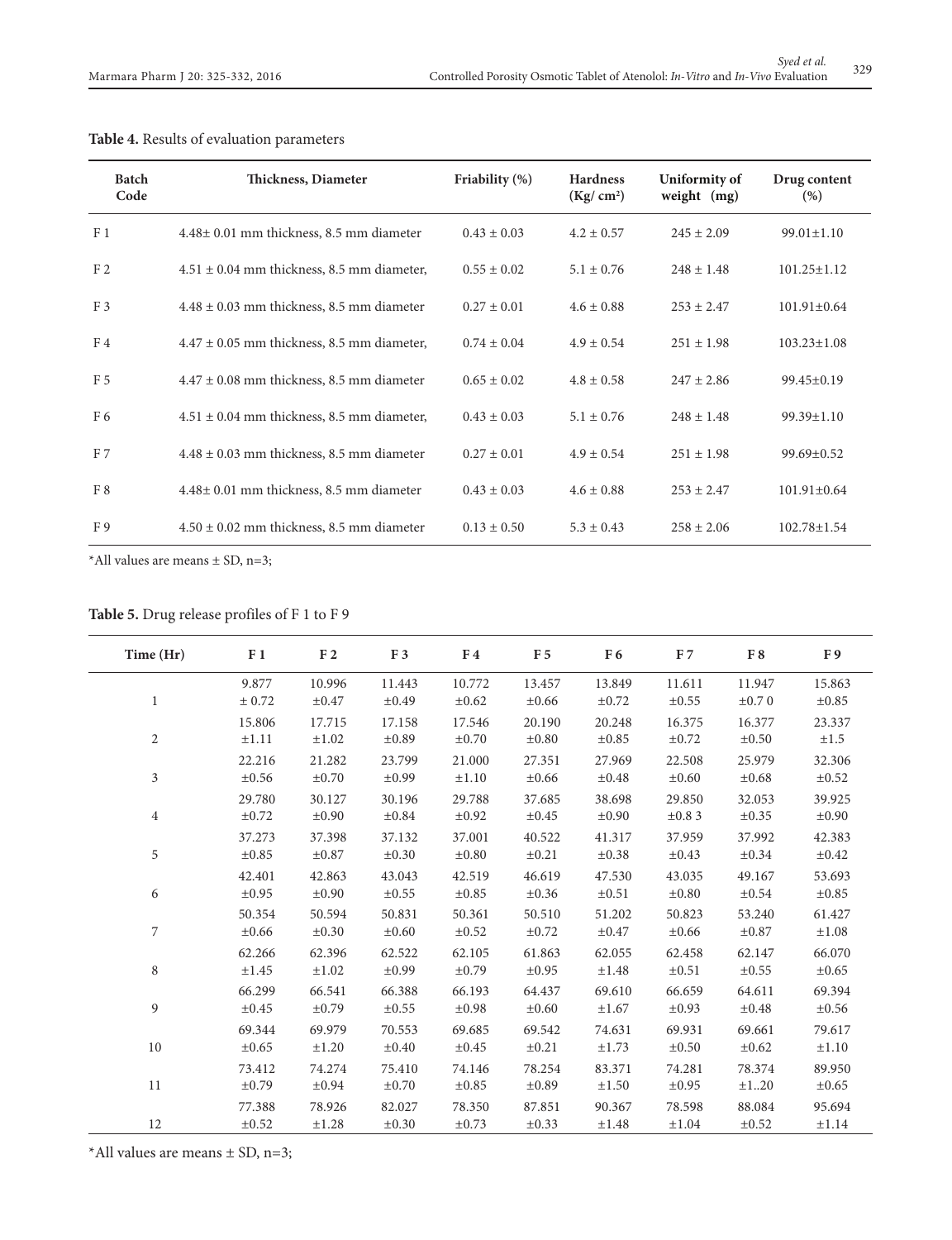

**Figure 1.** Comparison of *in vitro* release of batches F 1 to F 9

Formulation F1 shows less release as compared to other batches because F1 contains fewer amounts of pore former and osmogent while F9 contains high concentration of pore former and osmogent hence it shows highest release amongst all other formulations.

### **Surface Response Plot**

## **Table 6.** ANOVA for response surface 2FI model

| Source             | Sum of df<br>squares |                | Mean                         | F- P value<br>square value prob>F |             |
|--------------------|----------------------|----------------|------------------------------|-----------------------------------|-------------|
| Model              | 324.94               | 3 <sup>7</sup> |                              | 108.31 29.86 0.0013               | Significant |
| A-osmotic<br>agent |                      |                | 189.87 1 189.87 52.35 0.0008 |                                   | Significant |
| B-sorbitol         | 96.28                | $1 \quad$      | 96.28                        | 26.55 0.0036                      | Significant |
| AB                 | 38.79                | $\mathbf{1}$   | 38.79                        | 10.70 0.0222                      | Significant |
| Residual           | 18.13                | 5              | 3.63                         |                                   |             |
| Core total         | 343.07               | 8              |                              |                                   |             |

## **Equation:**

**% Drug release(Y) = +84.14+5.63×A+4.01×B+3.11×A×B**



**Figure 2.** Surface Response Curve

Surface response plot shows a positive coefficient to both the factors.

## **Effect of Concentration of Osmogent**

From the release profile, it is clear that increase in the concentration of osmotic agent, greater the driving force and enhances the release of drug and thus had a direct effect on drug release.

## **Effect of Pore Forming Level**

It is clearly evident that the level of sorbitol had a direct effect on drug release. As the level of pore former increases, the membrane becomes more porous after coming into contact with the aqueous environment, resulting in faster drug release.



**Figure 3.** SEM micrograph of coating membranes of F 5 formulation Before dissolution



**Figure 4.** SEM micrograph of coating membranes of F 5 formulation After dissolution.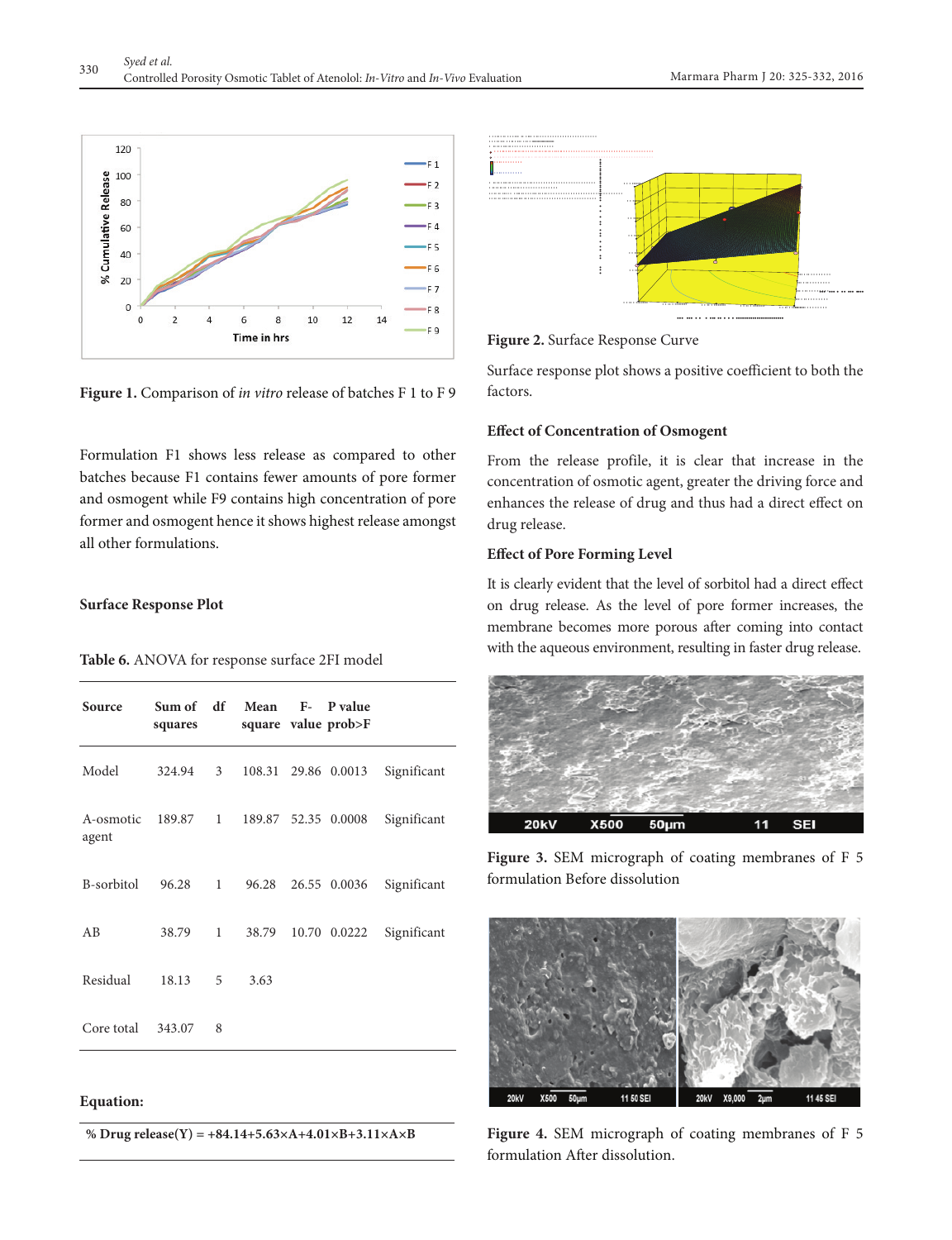Fig. 3 indicates SEM image of coating membrane before dissolution it shows that there is no any evidence of pores formation where as Fig. 4 clearly indicates after coming in contact with dissolution medium pores were formed and predict the mechanism of controlled porosity osmotic tablet by pore formation.

#### *In-Vivo* **Study (Pharmacokinetic Study)**

| Table 7. Measurement of atenolol in spiked rabbit plasma |  |  |
|----------------------------------------------------------|--|--|
|----------------------------------------------------------|--|--|

| Nominal concentration<br>$(\mu g/ml)$ | % Recovery       |
|---------------------------------------|------------------|
| 2.5                                   | $93.75 \pm 1.10$ |
| 5                                     | $93.00 \pm 0.65$ |
| 10                                    | $95.31 \pm 0.52$ |

\*All values are means  $\pm$  SD, n=3;

Table 8. Concentration of atenolol in plasma (µg/ml)

| Time<br>(Hr)   | Conventional (Aten-50) | <b>CPOP</b> Tablet |
|----------------|------------------------|--------------------|
| 1              | $64.12 \pm 0.75$       | $26.71 \pm 0.20$   |
| 2              | $110.93 \pm 0.19$      | $43.97 \pm 0.78$   |
| $\overline{4}$ | $80.31 \pm 0.25$       | 79.37±0.32         |
| 6              | $51.96 + 0.48$         | $95.62 + 0.65$     |
| 8              | $31.32 \pm 0.55$       | $90.46 \pm 0.50$   |
| 10             | $20.24 \pm 0.60$       | $52.12 \pm 0.52$   |
| 12             | $11.09 \pm 0.10$       | $32.34 \pm 0.18$   |

\*All values are means ± SD, n=3;



**Figure 5.** Plasma concentration time profile curve of atenolol for marketed conventional and CPOP Tablet

|  | Table 9. Pharmacokinetic parameters of atenolol for |  |  |
|--|-----------------------------------------------------|--|--|
|  | marketed and CPOP Tablet                            |  |  |

| <b>Parameters</b>          | IR Aten-50 | <b>CPOP</b> Tablet |
|----------------------------|------------|--------------------|
| $C_{\text{max}}(\mu g/ml)$ | 110.93     | 95.62              |
| $t_{\text{max}}$ (hrs)     | 2          | 6                  |
| $AUC_{0-12h}$ (h µg/ml)    | 609.41     | 766.331            |
| $AUMC_{0-12h}$ (h µg/ml)   | 2725       | 4833               |
| MRT(hrs)                   | 4.47       | 6.90               |
|                            |            |                    |

## **Accelarated Stability Studies**

The stability of the tablet formulation (F 5) was studied for the duration of 90 days at temperature  $40^{\circ}$ C $\pm$ 2 $^{\circ}$ C and 75% $\pm$ 5% relative humidity. The tablets was then evaluated for various parameters viz. thickness, hardness, and drug content and release studies. Following results were oberved.

## **Table 10.** Stability evaluation

| <b>Batch</b><br>Code | Thickness,<br><b>Diameter</b>                                       | <b>Hardness</b><br>(Kg/cm <sup>2</sup> ) | Uniformity<br>of weight<br>(mg) | Drug con-<br>tent |
|----------------------|---------------------------------------------------------------------|------------------------------------------|---------------------------------|-------------------|
| F 5                  | $4.47 +$<br>$0.08$ mm<br>thickness,<br>$8.5 \text{ mm}$<br>diameter | $4.8 \pm 0.58$                           | $247 \pm 2.86$                  | $99.45 \pm 0.19$  |

\*All values are means  $\pm$  SD, n=3

#### **Table 11.** Drug release profiles of F 5

| Time           | % Dissolution     | $(n \pm SD)^*$    |
|----------------|-------------------|-------------------|
| (Hr)           | For 0 Days        | For 90 Days       |
| 1              | $13.457 \pm 0.66$ | $12.157 \pm 0.95$ |
| 2              | $20.190 \pm 0.79$ | $19.281 \pm 0.32$ |
| 3              | $27.351 \pm 0.56$ | $26.131 \pm 0.40$ |
| $\overline{4}$ | $37.685 \pm 0.45$ | $36.295 \pm 0.56$ |
| 5              | $40.522 \pm 0.21$ | $40.012 \pm 0.85$ |
| 6              | $46.619 \pm 0.36$ | $45.329 \pm 0.55$ |
| 7              | $50.510 \pm 0.55$ | $49.213 \pm 0.42$ |
| 8              | $61.863 \pm 0.72$ | $61.00 \pm 0.58$  |
| 9              | $64.437 + 0.95$   | $63.577 \pm 0.99$ |
| 10             | $69.542 \pm 0.60$ | $69.121 \pm 1.06$ |
| 11             | $78.254 \pm 0.35$ | $77.334 \pm 0.48$ |
| 12             | $87.851 \pm 0.33$ | $86.293 \pm 0.95$ |

\*All values are means  $\pm$  SD, n=3